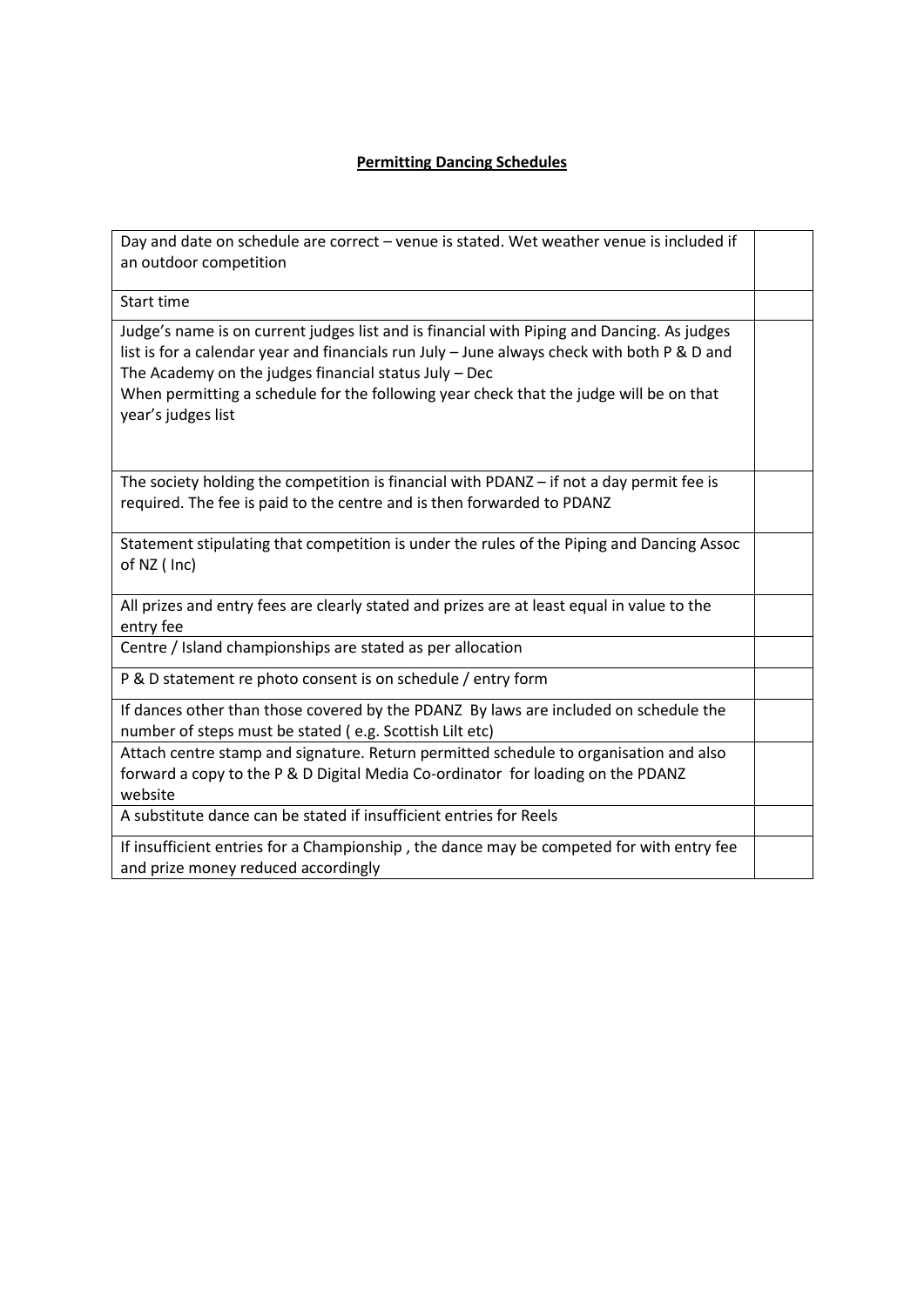## **Permitting Piping Schedules**

| Day and date on schedule are correct - venue is stated.                                    |  |
|--------------------------------------------------------------------------------------------|--|
| Start time                                                                                 |  |
| Judge's name is on current judges list and is financial with Piping and Dancing. As judges |  |
| list is for a calendar year and financials run July - June always check with PDANZ re      |  |
| financial status. When permitting a schedule for the following year check that the judge   |  |
| will be on that year's judges list                                                         |  |
| All piping schedules should be sent to Greg Wilson for his approval before permitting.     |  |
| All events are aligned with the PDANZ recommendations for each Grade                       |  |
| The society holding the competition is financial with PDANZ- if not a day permit fee is    |  |
| required. The fee is paid to the centre and is then forwarded to PDANZ                     |  |
| Statement stipulating that competition is under the rules of the Piping and Dancing        |  |
| Assoc of NZ (Inc)                                                                          |  |
| All prizes and entry fees are clearly stated                                               |  |
| Centre / Island championships are stated as per allocation                                 |  |
| P & D statement re photo consent is on schedule / entry form                               |  |
| Attach centre stamp and signature. Return permitted schedule to organisation and also      |  |
| forward a copy to the P & D Digital Media Co-ordinator for loading on the P & D            |  |
| website                                                                                    |  |

## **Piping Schedules**

|            | A Grade                | <b>B</b> Grade         | <b>C</b> Grade         | <b>D</b> Grade                                   | <b>Novice</b>                                      |
|------------|------------------------|------------------------|------------------------|--------------------------------------------------|----------------------------------------------------|
| Compulsory | Piobaireachd           | Piobaireachd           | Piobaireachd           | Piobaireachd                                     | Piobaireachd                                       |
| Events     | 2/4 March              | 2/4 March              | 2/4 March              | (Ground plus)<br>one variation)                  | (Ground only)<br>$2/4$ March (2)<br>parts minimum) |
|            | Strathspey and<br>Reel | Strathspey and<br>Reel | Strathspey and<br>Reel | 2/4 March                                        |                                                    |
|            | Hornpipe and Jig       | Hornpipe and Jig       |                        | Strathspey and<br>Reel (minimum 2<br>parts each) |                                                    |
| Optional   | 6/8 March              | 6/8 March              | 6/8 March              | Other events at                                  | Other events at                                    |
| Events     | <b>MSR</b>             | <b>MSR</b>             | Hornpipe and Jig       | the competition<br>organisers                    | the competition<br>organisers                      |
|            | Other events at        | Other events at        | Other events at        | discretion                                       | discretion                                         |
|            | the competition        | the competition        | the competition        |                                                  |                                                    |
|            | organisers             | organisers             | organisers             |                                                  |                                                    |
|            | discretion             | discretion             | discretion             |                                                  |                                                    |